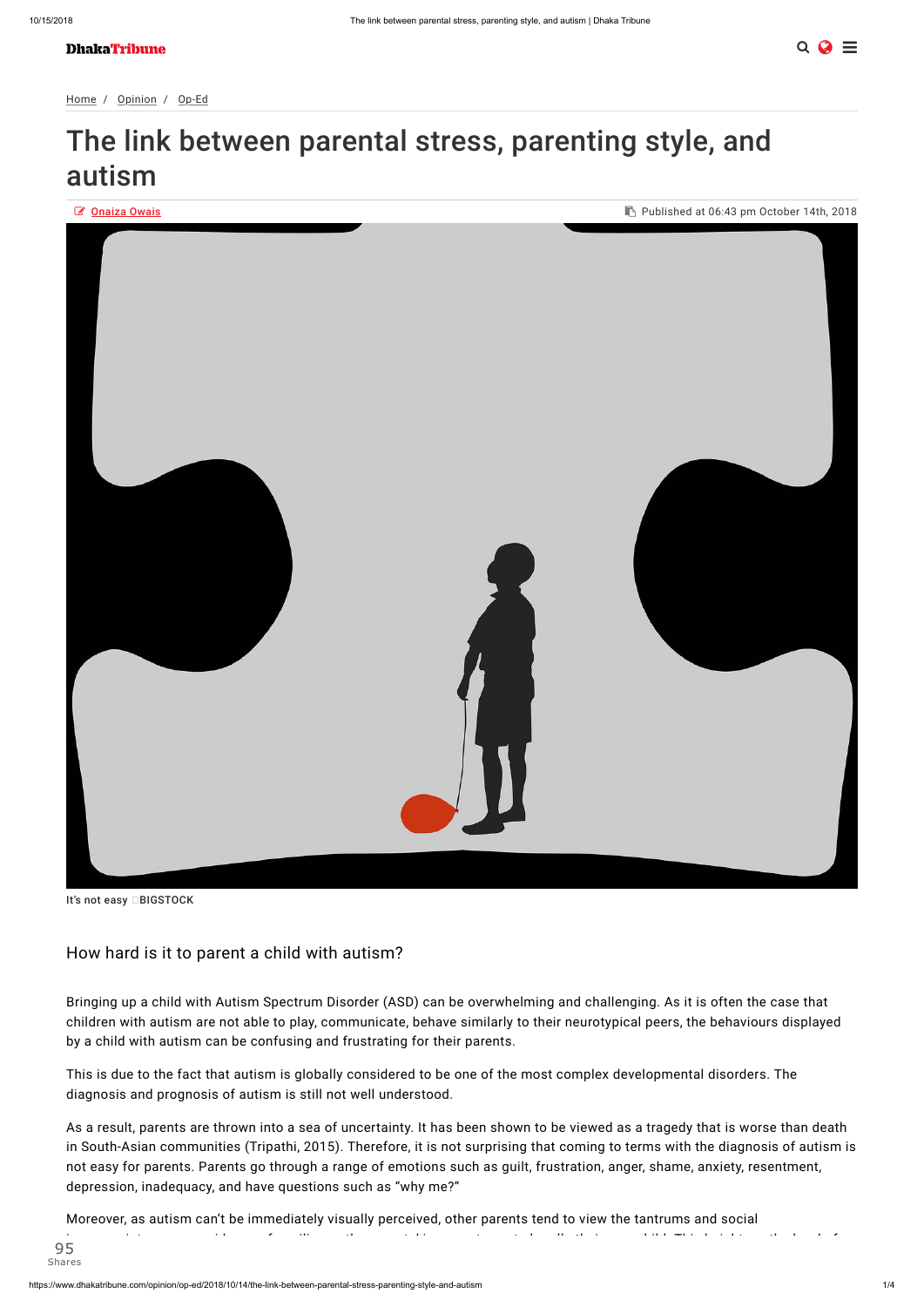level of helplessness in a parent.

For parents, counselling and participation in autism support groups have been shown to be helpful in reducing stress from child-related difficulties (Ferrara and Esposito, 2017).

At the same time, research has shown that parental stress, parenting style, and family function are associated with the behaviour of children with autism (Karst and Hecke, 2012). Therefore, parents need be pro-active and have adequate knowledge to address the needs of the child.

Research shows that training on these particular subject areas have increased self-efficacy in parents, as, through these trainings, parents were better equipped to handle their child's behaviour (Sofronoff and Farbotko, 2002).

The increase in self-efficacy in parents lead to the reduction of parental stress and the child's behaviour. There is also evidence from multiple studies that parent-assisted interventions have been linked to decreased problem behaviour and increased social skills (Laugeson et al, 2012, Cohen et al 2006, Parson et al 2017).

Therefore, it is suggested to seek mental help support throughout this process. In addition to seeking help, it is effective to engage in training on positive parenting, behaviour management, and social skills.

This illustrates the importance of seeking mental health services and engaging in training for both the parent and the child.

Despite the barriers to parenting in autism, it is important to modify parenting approaches to the needs of the child. Since the strengths and abilities which children with autism have can only emerge when a parent is tuned-in, and is willing to engage with the child in a way that will benefit the child.

In addition to a reduction in parental stress, parenting style has been shown to be an important factor affecting the child's development. As described by Baumrind (1967), there are three main parenting styles: Authoritarian, authoritative, and permissive. In an authoritarian parenting style, parents are highly controlling, have unrealistic expectations, and lack warmth in their responses to their child.

Laugeson, EA, Frankel, F, Gantman, A, Dillon, AR, & Mogil, C. (2012). Evidence-based social skills training for adolescents with autism spectrum disorders: The UCLA PEERS program. Journal of autism and developmental disorders, 42(6), 1025-1036.

Parsons, D, Cordier, R, Vaz, S, & Lee, HC (2017). Parent-Mediated Intervention Training Delivered Remotely for Children With Autism Spectrum Disorder Living Outside of Urban Areas: Systematic Review. Journal of medical Internet research, 19(8).

In this style of parenting, complete compliance and blind obedience is expected from their child. In contrast, authoritative parents are warm, nurturing, and attuned to their children and tend to reason with the child instead of expecting blind obedience whilst having control. Indulgent parents who are also referred to as "permissive" and "non-directive" are more responsive than they are demanding.

Sofronoff, K, & Farbotko, M (2002). The effectiveness of parent management training to increase self-efficacy in parents of children with Asperger syndrome. Autism, 6(3), 271-286.

Steinberg, L, & Darling, N (2017). Parenting style as context: An integrative model. In *Interpersonal Development* (pp. 161-170). Routledge.

This form of parenting is non-traditional and lenient, allows self-regulation, and avoids confrontations. Parents who have children with ASD have been shown to practice authoritarian parenting, especially when the child has more severe behavioural problems (Gau et al 2010). However, authoritarian parenting is linked to deficits in communication skills, social skills, lower self-esteem, and higher levels of depression, and results in a dysfunctional parent-child relationship (Baumrind, 1989 as cited in Steinberg et 2017).

In contrast, children with authoritative parenting have been shown to be more socially and instrumentally competent than children with authoritarian parenting. In permissive or indulgent parenting, there is an increase in problem behaviour whilst there is high self-esteem and social skills.

These findings suggest that it is important to be authoritative parents to ensure the optimal development of one's child.

# References

Karst, JS, & Van Hecke, AV (2012). Parent and family impact of autism spectrum disorders: A review and proposed model for intervention evaluation. Clinical child and family psychology review, 15(3), 247-277

Karst, JS, Van Hecke, AV, Carson, AM, Stevens, S, Schohl, K, & Dolan, B (2015). Parent and family outcomes of PEERS: A social skills intervention for adolescents with autism spectrum disorder. Journal of autism and developmental disorders, 45(3), 752-765.